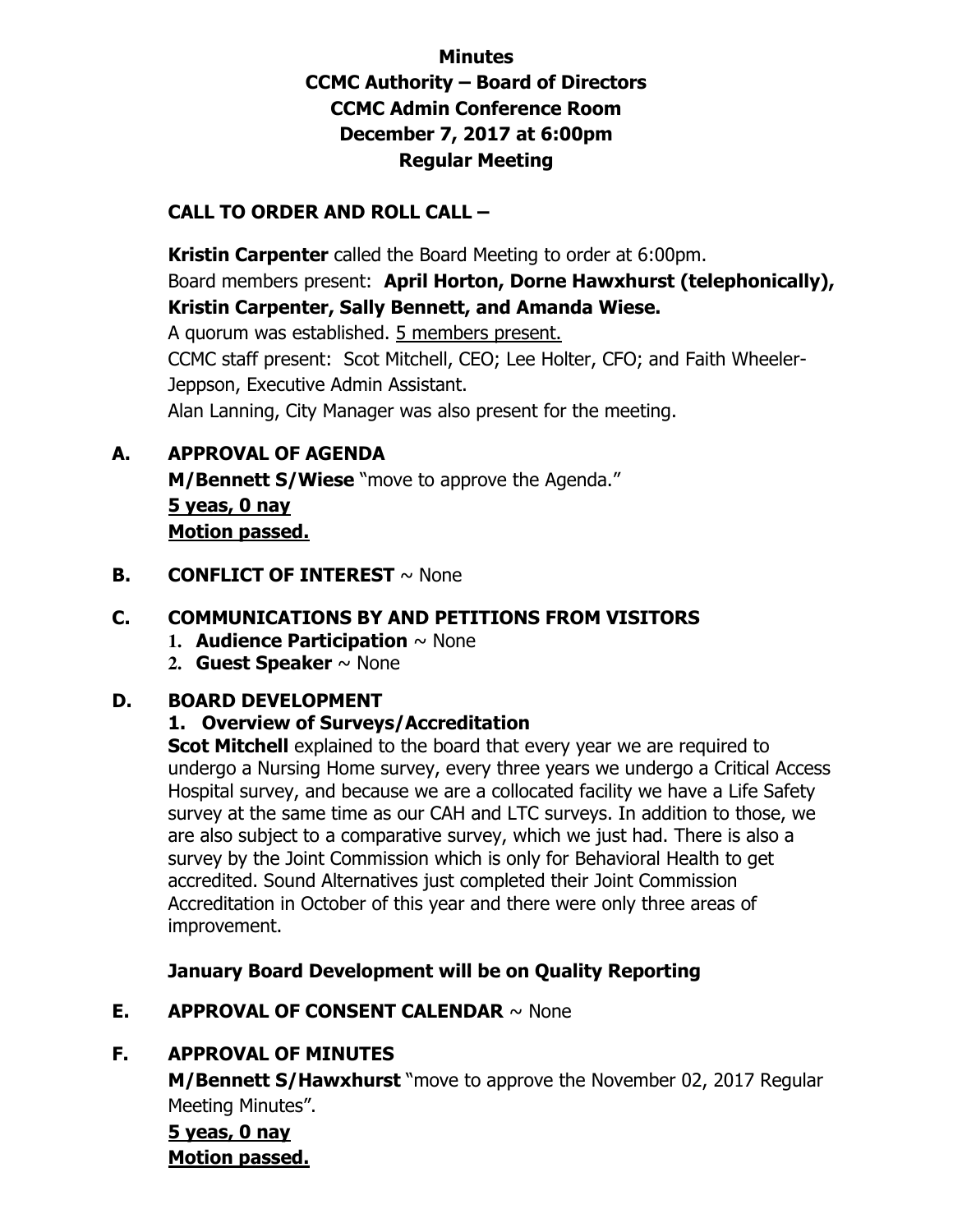## **G. REPORT OF OFFICERS AND ADVISORS**

- **1. Board Chair Report ~ Kristin Carpenter** reported that she had met with Scot to review the Agenda, she attended the Council Meeting, and the Open House for the CCMC Pharmacy.
- **2. CEO's Report**  $\sim$  Scot Mitchell, CEO updated the board on the CCMC Pharmacy, it is open and we are filling prescriptions. Scot explained in further detail to the board what a 340b Pharmacy is, and how that will benefit the hospital. We will be purchasing an EHR for Long Term Care, right now all of our records for LTC are on paper and it is an area of improvement. CCMC will see huge benefits with this. Lastly, the CCMC Christmas Dinner is scheduled for 6pm on December  $16<sup>th</sup>$  at the Reluctant Fisherman, you're all invited to attend.
- **3. Finance Report**  $\sim$  Lee Holter, CFO reviewed the financial information provided in the packet with the board. A few highlights on the Dash board, the **Days in AR** have dropped by three days. **Days Cash in Hand** has increased from 17.1 to 18.9 since last month. **Rents and Leases** has decreased by \$2,000 in October. In October **Utilities** decreased by \$26,000. Overall, **Expenses** were down by \$107,000 in October.
- **3. Quality Improvement Quarterly Report** ~ Scot Mitchell, CEO reported that the Quality report is in the packet, but that he would be happy to try to answer any questions that they board may have. Scot provided an explanation as to what Antimicrobial Stewardship is and what the graph in the packet meant. Scot also reported that CCMC has been working with the Prince William Sound College on their Nursing program. We've also been researching Hospice Care.

## **H. CORRESPONDENCE**

### **I. ACTION ITEMS**

### 1. **Delineation of Privileges – Dr. Hannah Sanders, MD**

**M/Bennett S/Horton** "I move that the CCMC Authority Board of Directors approve the Medical Staff privileges for Dr. Hannah Sanders, MD as requested." **5 yeas, 0 nay** 

# **Motion passed.**

### **2. Delineation of Privileges – Dr. Murray Buttner, MD**

**M/Wiese S/Bennett** "I move that the CCMC Authority Board of Directors approve the Medical Staff privileges for Dr. Murray Buttner, MD as requested." **4 yeas, 0 nay, 1 abstain** 

# **Motion passed.**

### **3. Approval of 2017 Audit Engagement Dingus, Zarecor & Associates**

**M/Bennett S/Wiese** "I move that the CCMC Authority Board of Directors authorizes Scot Mitchell, CEO to enter into an agreement with Dingus,